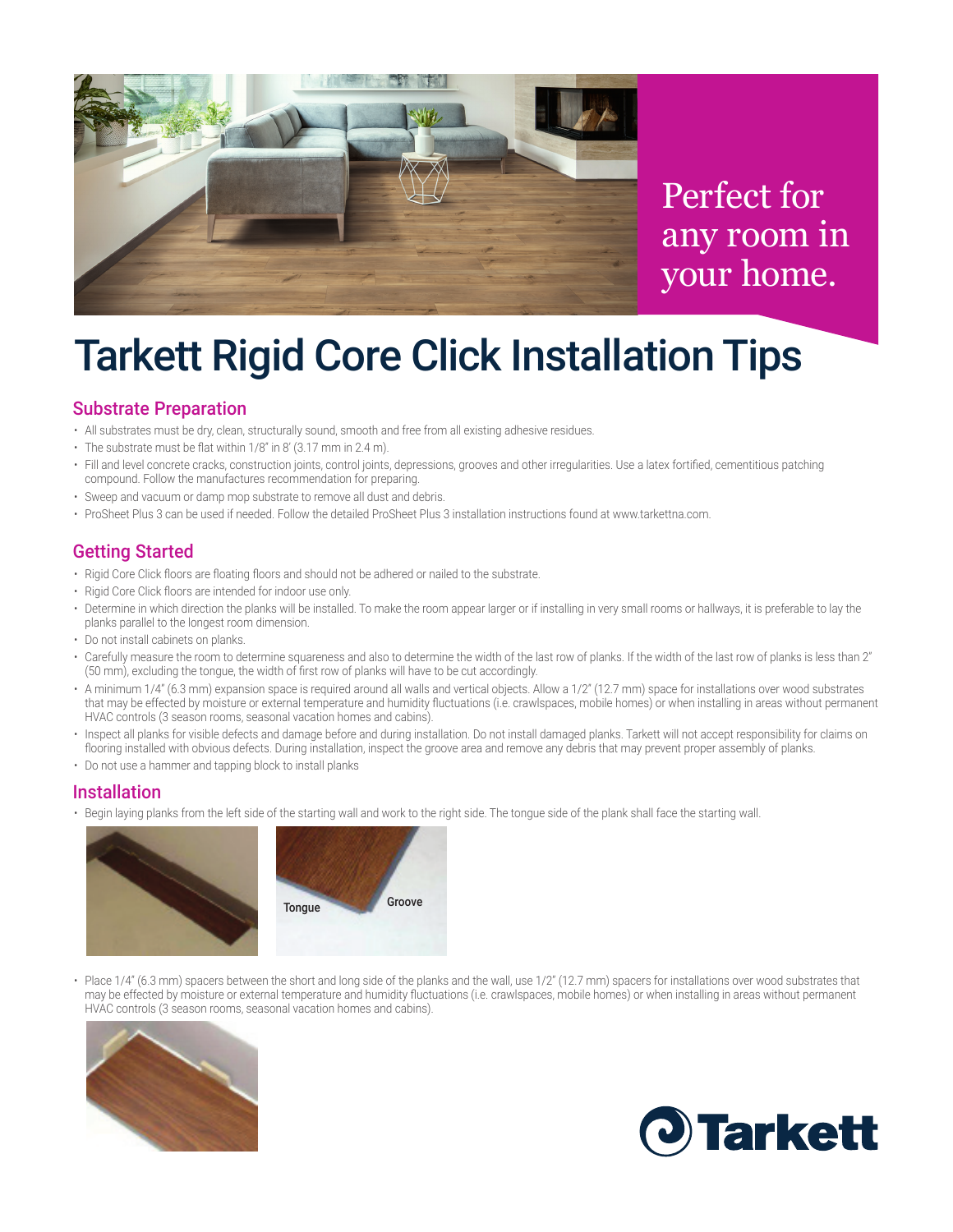# Tarkett Rigid Core Click Installation Tips

### **Continued**

• The end joints of the planks in the first row are assembled by inserting the tongue side into the groove side of the previous plank at a low angle . Gradually lower the plank down flat until the end joint closes, insuring that the planks are perfectly aligned. Install remaining full planks in the first row.



• The last plank in the first row will need to be cut. Measure the distance between the wall and the surface of the last full plank. Subtract 1/4" (6.3 mm) or 1/2" (12.7 mm) depending on the size of the spacer used, from this measurement to allow for the spacer. If this measurement is less than 12" (20.3 cm), the length of first plank in the row must be cut. This will allow for a longer plank at the end of the row. The first and last plank in each row must be at least 12" (30.4 cm) in length. Planks are cut using a sharp utility knife and straight edge/carpenters square. Score the surface of the plank with a utility knife, and then snap the plank at the score line.



• The remaining piece cut from the last plank in the first row may serve as the first plank in the second row provided it is at least 12" (30.4 cm) long. Always stagger end joints from row to row a minimum of 12" (30.4 cm).



 $\cdot$  Install the long side of the first plank of the second row. Remember to place a 1/4" (6.3 mm) spacer between the wall and the short side of the plank, allow 1/2" (12.7 mm) for installations over wood substrates that may be effected by moisture or external temperature and humidity fluctuations (i.e. crawlspaces, mobile homes) or when installing in areas without permanent HVAC controls (3 season rooms, seasonal vacation homes and cabins). Insert the tongue side into the groove side of the previous row at a low angle and rotate downward until plank is flat with the substrate.